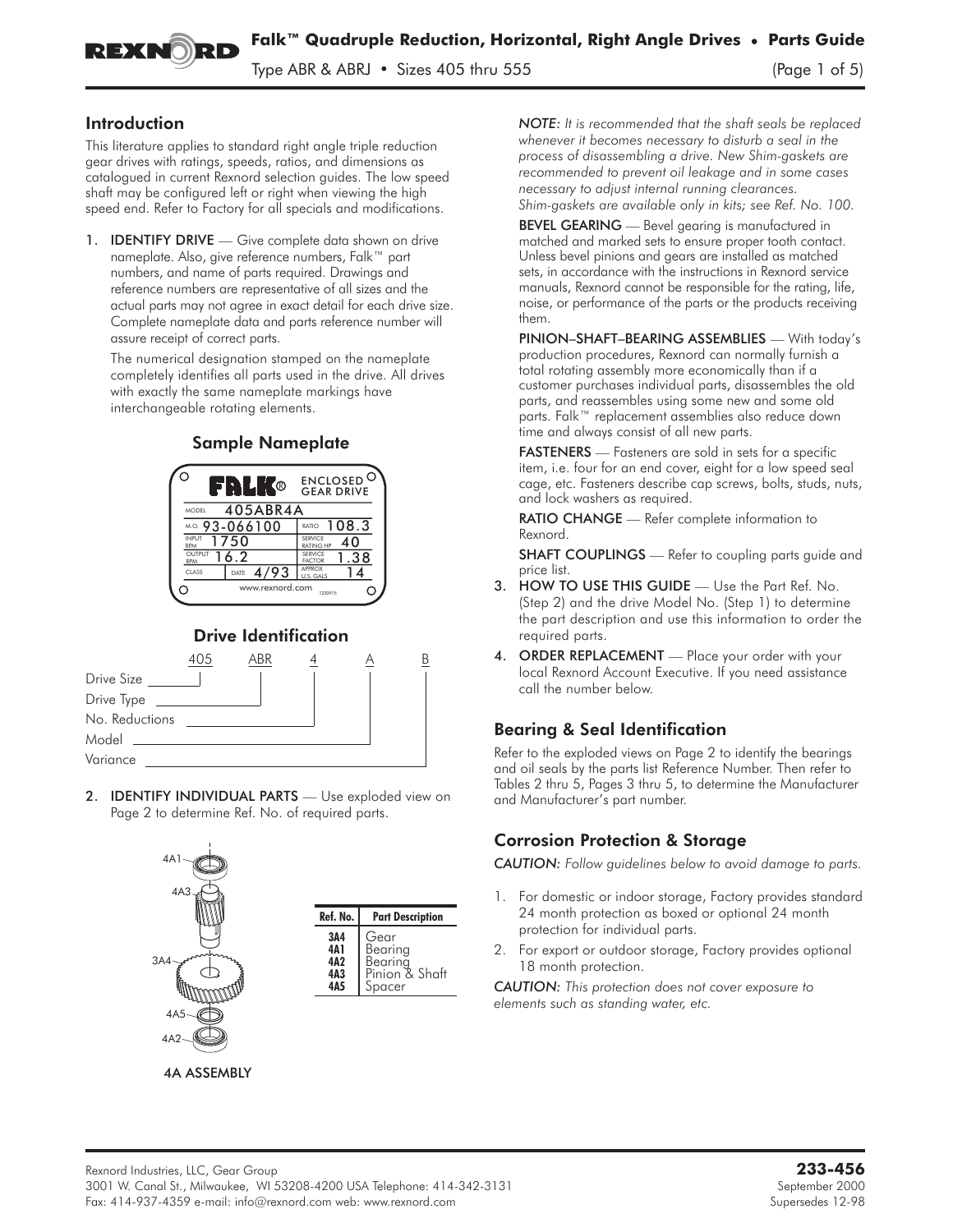Parts Diagram 63 64 (S 45 120 65 14 60 13 62 42 24 23 81 12  $80$   $\frac{1}{60}$  82  $44$ 46 22 15 84 47 1 49 5A1 15 5A7  $4A<sup>1</sup>$ 5A1 5A3 **Formal**  $A \triangle$ 3A ASSEMBLY  $5A$ **FOR THE REAL PROPERTY** O <sup>3A1</sup>2A ASSEMBLY 5A3 3A6  $2$ A1 5A4 3A4  $\circ$  $2AA$ 2A3 muna 5A ASSEMBLY O) 3A8 4A5 SHAFT LEFT 2A6 5A4  $-1$ AB4-52 4A2 3A3  $-2A7$ 4A ASSEMBLY 5A2 3A2 2A2 5A ASSEMBLY 11 HOLLOW SHAFT 30 1AB4-6 1AB4-55 10 44 33 5A ASSEMBLY 32 or 1AB4-53 1AB4-63 SHAFT RIGHT 3431 15 20 1AB4-51 ⋒ 1AB4-54 5A6 1AB4-50 1AB4-53 5A2 15 1AB4-63  $1AB4-5$ 65 41 24 23 42 1AB4-59 1AB4-50 14 13 41 1AB4 ASSEMBLY 42 22 63 64 12 62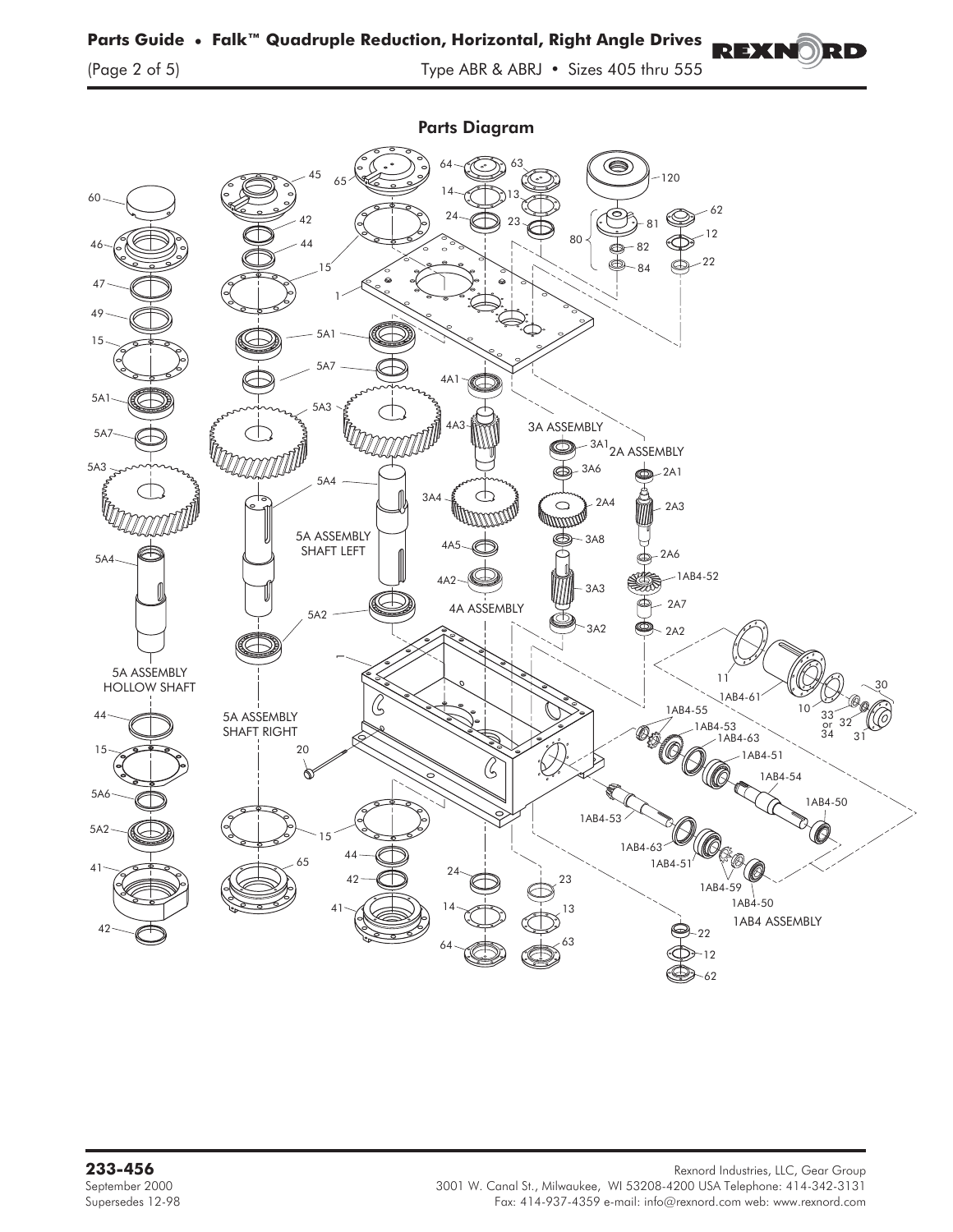

Type ABR & ABRJ • Sizes 405 thru 555 (Page 3 of 5)

### TABLE 1 — Parts List

| Ref. No.                                                                                                                                                                                    | <b>Part Description</b>                                                                                                                                                                                                                                                                                                                                                                                                                                                                                                                                     | <b>Drive Type</b>                                                                                                                                                                                                                                                                                                                               |
|---------------------------------------------------------------------------------------------------------------------------------------------------------------------------------------------|-------------------------------------------------------------------------------------------------------------------------------------------------------------------------------------------------------------------------------------------------------------------------------------------------------------------------------------------------------------------------------------------------------------------------------------------------------------------------------------------------------------------------------------------------------------|-------------------------------------------------------------------------------------------------------------------------------------------------------------------------------------------------------------------------------------------------------------------------------------------------------------------------------------------------|
| 1<br>10<br>11<br>12<br>13<br>14<br>15<br>20<br>22<br>23<br>24<br>30<br>31<br>32<br>33<br>34<br>41<br>42<br>44<br>45<br>46<br>47<br>49<br>60<br>62<br>63<br>64<br>65<br>80<br>81<br>82<br>84 | Housing - Cover & Base<br>Shim - Gasket<br>Shim - Gasket<br>Shim - Gasket<br>Shim - Gasket<br>Shim - Gasket<br>Šhim - Gasket<br>Dipstick<br>Spacer<br>Špacer<br>Spacer<br>Seal Cage Assy. (Inc. Ref. Nos. 31 thru 33)<br>Seal Cage<br>Seal<br><b>Bush Seal</b><br>Seal<br>Bearing/Seal Cage<br>Seal<br>Seal<br>Bearing/Seal Cage<br>Seal Cage<br>Seal<br>Seal<br>Shaft Cover<br>Shaft Cover<br>Shaft Cover<br>Shatt Cover<br>Bearing Cage/Cover<br>Intermediate Seal Cage Assembly<br>(For Use With Backstop)<br>Cage, Seal<br>Seal, Exclusion<br>Seal, Oil | ABR, ABRJ<br>ABR, ABRJ<br>ABR, ABRJ<br>ABR, ABRJ<br>ABR, ABRJ<br>ABR, ABRJ<br>ABR, ABRJ<br>ABR, ABRJ<br>ABR, ABRJ<br>ABR, ABRJ<br>ABR, ABRJ<br>ABR, ABRJ<br>ABR, ABRJ<br>ABR, ABRJ<br>ABR, ABRJ<br>ABR, ABRJ<br>ABR, ABRJ<br>ABR, ABRJ<br>ABR, ABRJ<br>ABR<br>ABRJ<br>ABRJ<br>ABRJ<br>ABRJ<br>ABR, ABRJ<br>ABR, ABRJ<br>ABR, ABRJ<br><b>ABR</b> |
| 100                                                                                                                                                                                         | Shim - Gasket Kit<br>(Inc. Ref. Nos. 10, 11, 12, 13, 14 & 15)                                                                                                                                                                                                                                                                                                                                                                                                                                                                                               | ABR, ABRJ                                                                                                                                                                                                                                                                                                                                       |
| 120                                                                                                                                                                                         | Keplacement Backstop<br>HIGH SPEED SHAFT ASSEMBLY -<br>WITH INTERGRAL PINION                                                                                                                                                                                                                                                                                                                                                                                                                                                                                | ABR, ABRJ                                                                                                                                                                                                                                                                                                                                       |
| 1AB4                                                                                                                                                                                        | Shaft Assembly (Inc. Ref. Nos. 1AB4-50<br>thru 1AB4-63'& Ref. No. 30)                                                                                                                                                                                                                                                                                                                                                                                                                                                                                       | ABR, ABRJ                                                                                                                                                                                                                                                                                                                                       |
| 1AB4-50<br>1AB4-51<br>1AB4-52<br>1AB4-53                                                                                                                                                    | Bearing<br>Bearing<br>Bevel Gear (Matched set with 1AB4-53)<br>Bevel Pinion & Shatt                                                                                                                                                                                                                                                                                                                                                                                                                                                                         | ABR, ABRJ<br>ABR, ABRJ<br>ABR, ABRJ                                                                                                                                                                                                                                                                                                             |
| 1AB4-59<br>1AB4-61<br>1AB4-63                                                                                                                                                               | (Matched set with 1AB4-52)<br>Locknut & Washer<br>Bearing Cage<br><b>Inreaded Ring</b>                                                                                                                                                                                                                                                                                                                                                                                                                                                                      | ABR, ABRJ<br>ABR, ABRJ<br>ABR, ABRJ<br>ABR, ABRJ                                                                                                                                                                                                                                                                                                |
| <b>1AB4</b>                                                                                                                                                                                 | HIGH SPEED SHAFT ASSEMBLY —<br>WITH BORED PINION                                                                                                                                                                                                                                                                                                                                                                                                                                                                                                            |                                                                                                                                                                                                                                                                                                                                                 |
| 1AB4-50<br>1AB4-51<br>1AB4-52<br>1AB4-53<br>1AB4-54<br>1AB4-55<br>1AB4-61<br>1AB4-63                                                                                                        | Shaft Assembly (Inc. Ref. Nos. 1AB4-50<br>thru 1AB4-63 & Ret. No. 30)<br>Bearing<br>Bearing<br>Bevel Gear (Matched set with 1AB4-53)<br>Bevel Pinion (Matched set with 1AB4-52)<br>Shatt<br>Locknut & Washer<br>Bearing Cage<br>Threaded Ring                                                                                                                                                                                                                                                                                                               | ABR, ABRJ<br>ABR, ABRJ<br>ABR, ABRJ<br>ABR, ABRJ<br>ABR, ABRJ<br>ABR, ABRJ<br>ABR, ABRJ<br>ABR, ABRJ<br>ABR, ABRJ                                                                                                                                                                                                                               |
| 2Α<br>2A 1<br>2A2<br>2A3<br>2A4<br>2A6<br>2A7                                                                                                                                               | 1ST INTERMEDIATE SHAFT ASSEMBLY<br>Shatt Assy. (Inc. Ret. Nos. 2A1 thru 2A7).<br>Bearing<br>Bearing<br>Pinion & Shaft<br>Gear (Included with Ref. No. 3A)<br>Spacer (Size 445)<br>Spacer                                                                                                                                                                                                                                                                                                                                                                    | ABR, ABRJ<br>ABR, ABRJ<br>ABR, ABRJ<br>ABR, ABRJ<br>ABR, ABRJ<br>ABR, ABRJ<br>ABR, ABRJ                                                                                                                                                                                                                                                         |

#### TABLE 1 — Parts List (Cont'd)

| Ref. No.                               | <b>Part Description</b>                                                                                                             | <b>Drive Type</b>                                                                       |
|----------------------------------------|-------------------------------------------------------------------------------------------------------------------------------------|-----------------------------------------------------------------------------------------|
| 3A                                     | INTERMEDIATE SHAFT ASSEMBLY<br>Shatt Assembly                                                                                       |                                                                                         |
| 3A1<br>3A2<br>3A3<br>3A4<br>3A6<br>3A8 | (Inc. Ref. Nos. 3A1 thru 3A8 & 2A4)<br>Bearina<br>Bearina<br>Pinion & Shaft<br>Gear (Included with Ref. No. 4A)<br>Spacer<br>Spacer | ABR, ABRJ<br>ABR, ABRJ<br>ABR, ABRJ<br>ABR, ABRJ<br>ABR, ABRJ<br>ABR, ABRJ<br>ABR, ABRJ |
| 4Α                                     | <b>LOW SPEED PINION ASSEMBLY</b><br>Shaft Assembly                                                                                  | $\ast$                                                                                  |
| 4A 1<br>4A2<br>4A3<br>4A5              | (Inc. Ref. Nos. 4A1 thru 4A5 & 3A-4)<br>Bearing<br>Bearing<br>Pinion & Shaft<br>Spacer                                              | ABR, ABRJ<br>ABR, ABRJ<br>ABR, ABRJ<br>ABR, ABRJ<br>ABR, ABRJ                           |
| 5Α                                     | LOW SPEED SHAFT ASSEMBLY<br>Shaft Assembly (Inc. Ref. No. 5A1 thru                                                                  | ABR, ABRJ                                                                               |
| 5A1<br>5A2<br>5A3<br>5A4<br>5A6<br>5A7 | 5A7)<br>Bearing<br>Bearina<br>Gear<br>Shaft<br>Spacer (Sizes 405 only)<br>Spacer                                                    | ABR, ABRJ<br>ABR, ABRJ<br>ABR, ABRJ<br>ABR, ABRJ<br>ABR, ABRJ<br>ABR, ABRJ              |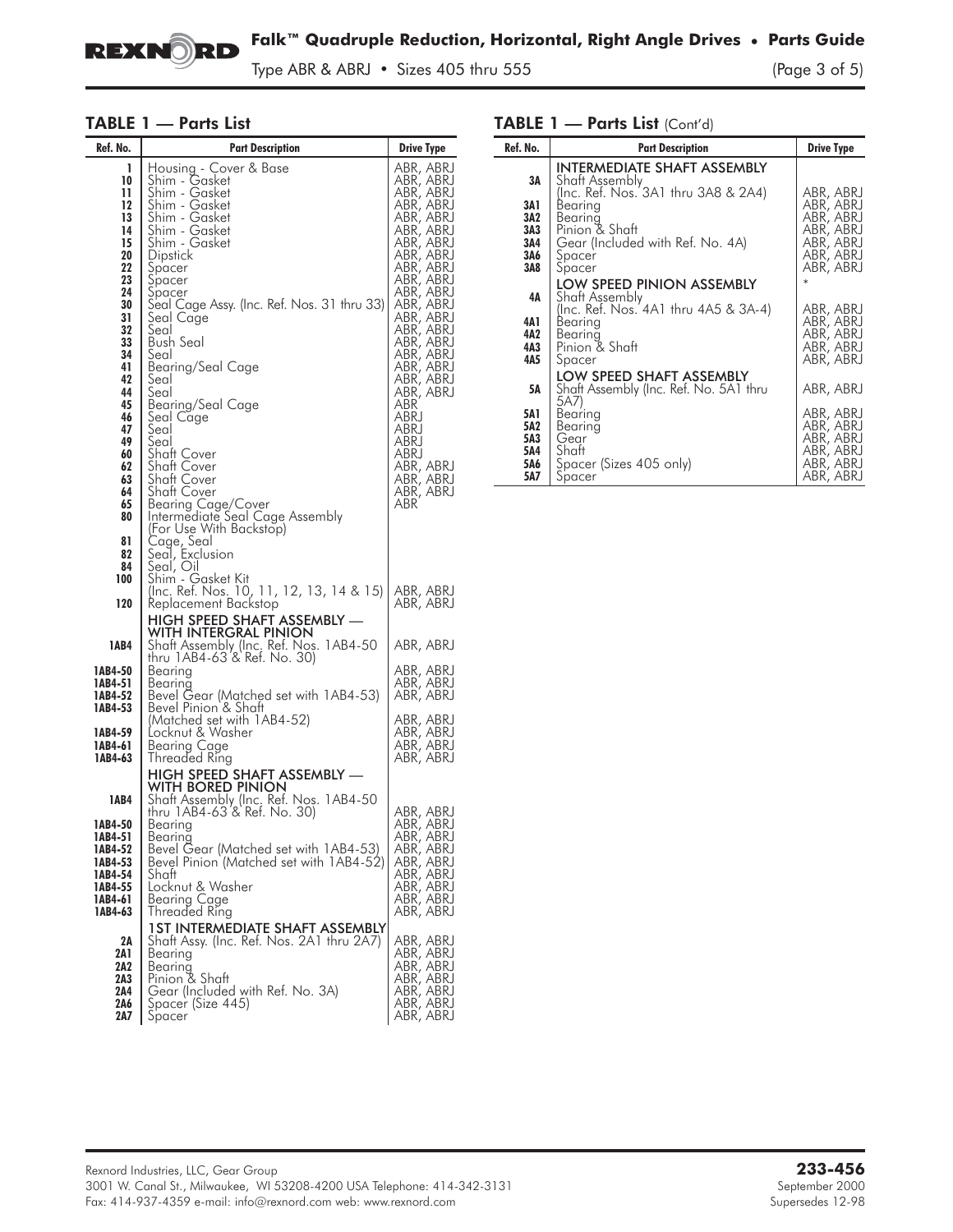(Page 4 of 5) Type ABR & ABRJ • Sizes 405 thru 555

**REXNORD** 

#### TABLE 2 — Oil Seals/Falk™ Part Numbers

| <b>DRIVE</b><br><b>SIZE</b> | Reference No. & Type                 |                                                                            |                                        |                                       |                                       |                                       |                                       |                                       |                                       |                                      |                                      |  |  |
|-----------------------------|--------------------------------------|----------------------------------------------------------------------------|----------------------------------------|---------------------------------------|---------------------------------------|---------------------------------------|---------------------------------------|---------------------------------------|---------------------------------------|--------------------------------------|--------------------------------------|--|--|
|                             | 32                                   | 33                                                                         | 34                                     | 42                                    |                                       | 44                                    |                                       | 47                                    | 49                                    | 82                                   | 84                                   |  |  |
|                             | <b>ABR/ABRJ</b>                      | <b>ABR/ABRJ</b>                                                            | <b>ABR/ABRJ</b>                        | ABR                                   | ABRJ                                  | ABR                                   | ABRJ                                  | ABRJ                                  | <b>ABRJ</b>                           | <b>ABR/ABRJ</b>                      | <b>ABR/ABRJ</b>                      |  |  |
| 405<br>425<br>445<br>465    | 913010<br>913018<br>913018<br>912993 | $\cdot$ $\cdot$ $\cdot$<br>$\cdots$<br>$\cdot$ $\cdot$ $\cdot$<br>$\cdots$ | 913011<br>912946<br>912946<br>912994   | 913000<br>913016<br>913004<br>913023  | 912816<br>2913531<br>912672<br>912580 | 913001<br>913017<br>913005<br>913024  | 912833<br>912767<br>912578<br>912940  | 912816<br>2913531<br>912672<br>912580 | 912833<br>912767<br>912578<br>912940  | 912991<br>913012<br>912995<br>912997 | 912992<br>913013<br>912996<br>912998 |  |  |
| 485<br>505<br>535<br>555    | 912993<br>913030<br>913030<br>913028 | $\cdot$ $\cdot$ $\cdot$<br>$\cdots$<br>$\cdot$ $\cdot$ $\cdot$<br>5743648  | 912994<br>913031<br>913031<br>$\cdots$ | 2913169<br>913025<br>912550<br>912550 | 912550<br>2918235<br>912902<br>912902 | 2913170<br>912769<br>913034<br>913034 | 2913168<br>912808<br>912903<br>912903 | 912550<br>2918235<br>912902<br>912902 | 2913168<br>912808<br>912903<br>912903 | 913014                               | 913015                               |  |  |

### TABLE 3 — Bearings/Falk™ Part Numbers

|                             | Reference No. & Type                 |                                       |                                                       |                                      |                                       |                                         |                                        |                                        |                                        |                                        |                                          |                                          |
|-----------------------------|--------------------------------------|---------------------------------------|-------------------------------------------------------|--------------------------------------|---------------------------------------|-----------------------------------------|----------------------------------------|----------------------------------------|----------------------------------------|----------------------------------------|------------------------------------------|------------------------------------------|
| <b>DRIVE</b><br><b>SIZE</b> | 1AB3-50                              | 1AB3-51                               | 2A 1                                                  | 2A2                                  | 3A1                                   | 3A2                                     | 4A1                                    | 4A2                                    | 5A1                                    | 5A2                                    | <b>5A1</b>                               | 5A2                                      |
|                             | <b>ABR/ABRJ</b>                      | <b>ABR/ABRJ</b>                       | <b>ABR/ABRJ</b>                                       | <b>ABR/ABRJ</b>                      | <b>ABR/ABRJ</b>                       | <b>ABR/ABRJ</b>                         | <b>ABR/ABRJ</b>                        | <b>ABR/ABRJ</b>                        | <b>ABR</b>                             | <b>ABR</b>                             | <b>ABRJ</b>                              | <b>ABRJ</b>                              |
| 405<br>425<br>445<br>465    | 920671<br>920615<br>920615<br>919242 | 921816<br>921820<br>921820<br>921815  | $921629$ <sup>1</sup><br>921878<br>9213013<br>9218555 | 921629<br>921878<br>921301<br>921855 | 921809<br>9218952<br>921678<br>921443 | 921809<br>9218952<br>9218994<br>9214436 | 921899<br>921552<br>921443<br>921541   | 921899<br>921552<br>921443<br>921541   | 921674<br>921881<br>921439<br>2912611  | 921674<br>921881<br>921439<br>2912611  | 921331<br>921759<br>2912892<br>2912802   | 921331<br>921759<br>2912892<br>2912802   |
| 485<br>505<br>535<br>555    | 919242<br>920698<br>920698<br>920713 | 921817<br>2920380<br>921821<br>921818 | 9218957<br>9216788<br>921552<br>921541 10             | 921895<br>921678<br>921552<br>921541 | 921541<br>921541<br>921481<br>921481  | 921459<br>9215419<br>921481<br>921481   | 921470<br>921481<br>2918894<br>2918894 | 921470<br>921481<br>2918894<br>2918894 | 921788<br>921791<br>2918739<br>2918739 | 921788<br>921791<br>2918739<br>2918739 | 2913166<br>2917472<br>2918743<br>2918743 | 2913166<br>2917472<br>2918743<br>2918743 |

*1* Use 921888 for ratios 321.0 and 349.4.

*2* Use 921494 for ratio 281.3.

*3* Use 921319 for ratios 297.7 thru 345.0.

*4* Use 921678 for ratios 90.94 and 107.4.

*5* Use 921856 for ratios 303.2 thru 355.2.

*6* Use 921551 for ratios 75.46, 87.07, 113.4, 130.8 and 172.2 thru 355.2.

*7* Use 921734 for ratios 288.2 thru 341.4.

*8* Use 921899 for ratios 282.1 thru 356.1.

*9* Use 921459 for ratios 78.19, 94.15, 117.7, 136.6, 170.7, 207.5, 259.4, 307.2 & 356.1.

*10* Use 921486 for ratios 329.1 thru 358.2.